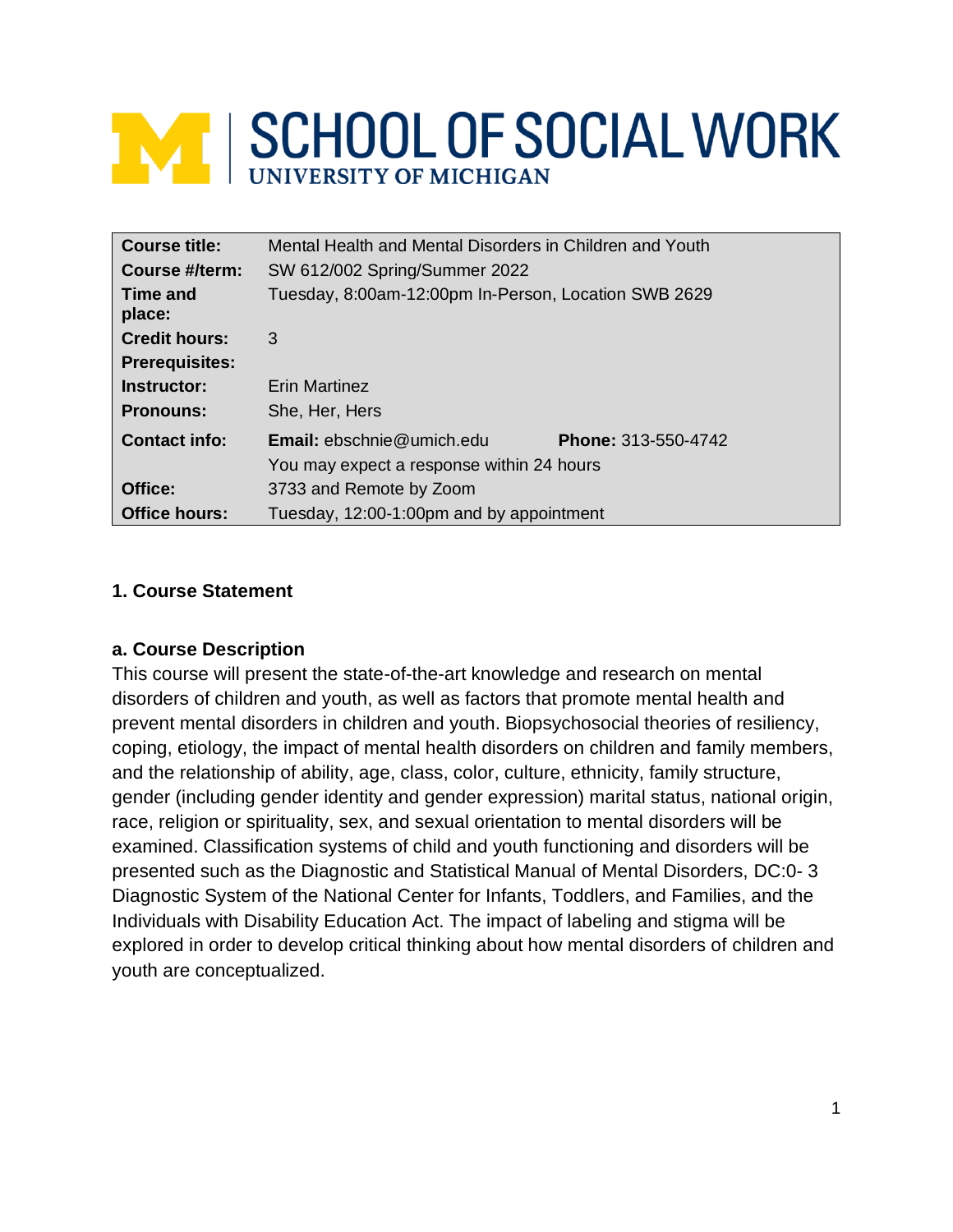#### **b. Course content**

This course will examine psychological, behavioral, and developmental disorders of childhood and adolescence. The particular disorders will be considered in broader psychosocial and ecological contexts which promote mental health or create and maintain symptomatic functioning. These broader contexts will be presented through an overview of theory and research on the following issues: 1) a transactional and developmental perspective on the etiology of mental disorders; 2) parent-infant attachment and family dynamics; 3) risk and protective factors (including individual, familial, and socio-cultural factors) and resiliency; and 4) stress and trauma theory, including the impact of maltreatment and loss. The following conditions will be reviewed in terms of presentation, etiology, prevalence, incidence, and assessment at different developmental stages and gender distributions: 1) relationship disorders; 2) stressresponse syndromes, including post-traumatic stress disorder and acute stress reactions; 3) depression, bipolar disorder, and other mood problems; 4) anxiety disorders; 5) developmental disorders; 6) disruptive behavior disorders including ADHD and conduct disorder; 7) communication and learning disorders; 8) eating disorders; 9) substance use disorders; and 10) childhood schizophrenia and other psychotic disorders. Attention will be given to the analysis and assessment of strengths and adaptive functions that may coexist with disorders, as well as to issues in defining mental health and mental disorders in cultural terms. Evidence-based interventions of a psychosocial and pharmacological nature will be reviewed across each of the mental health problems identified above.

## **c. Course Objectives and Competencies**

Upon completion of the course, students will be able to:

- 1. Identify factors influencing the development, natural history, expression, and outcomes of mental health and mental disorders of children and youth at the individual, familial, cultural/ethnic, and social levels. (Practice Behaviors 4.IP, 4.SPE, 4.CO, 4.MHS, 7.IP, 7.SPE, 7.CO, 7.MHS)
- 2. Describethetransactionalprocessesamongtheabovefactorswhichinfluencethe etiology and maintenance of mental disorders. (Practice Behaviors 7.IP, 7.SPE, 7.CO, 7.MHS)
- 3. Describe and critique classification systems of mental disorders of children and adolescents, particularly the Diagnostic and Statistical Manual of Mental Disorders (DSM) and Individuals with Disability Education Act (IDEA). (Practice Behaviors 7.IP, 7.SPE, 7.CO, 7.MHS)
- 4. Identify and differentiate a number of disorders of children and adolescents and apply them to the evaluation of clients. (Practice Behaviors 7.IP, 7.SPE, 7.CO, 7.MHS)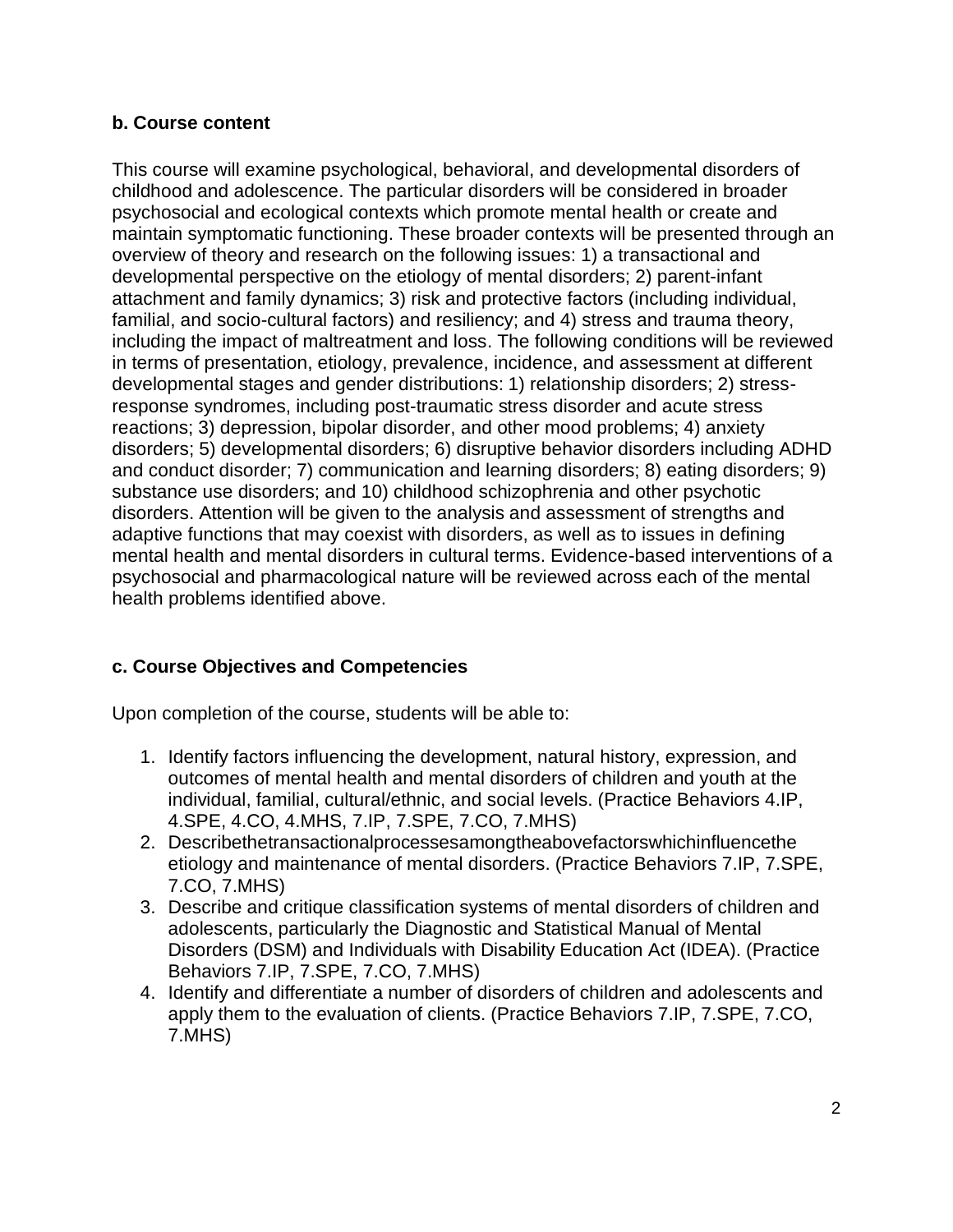- 5. Demonstrate knowledge of comprehensive and systemic assessments and evaluations of children and youth. (Practice Behaviors 5.IP, 5.SPE, 5.CO, 5.MHS, 7.IP, 7.SPE, 7.CO, 7.MHS)
- 6. Demonstrateempathicappreciationoftheclient'sexperienceofdisordersfromthe perspective of the client's inner world. (Practice Behaviors 7.IP, 7.SPE, 7.CO, 7.MHS)
- 7. Demonstrate an understanding of the impact of the child's or adolescent's difficulties on parents and other family members. (Practice Behaviors 2.IP, 2.SPE, 2.CO, 2.MHS)
- 8. Discuss common value and ethical concerns related to mental health and mental disorders of children and youth. (Practice Behaviors 7.IP, 7.SPE, 7.CO, 7.MHS) 9. Demonstrate knowledge of important developmental, structural, and contextual theories, research findings, and core concepts related to normative development of children and youth and the development of mental health problems. (Practice Behaviors 7.IP, 7.SPE, 7.CO, 7.MHS)

## **d. Course Design & Format**

The objectives of the course will be pursued through readings, lectures, discussions, demonstrations, case studies and presentations, videos, and guest lectures. There will be a variety of opportunities to participate in small and large group discussions. Examinations will allow for the application of DSM-5 diagnosis to case vignettes and the written assignment will allow for reflection and exploration of the meaning and impact of diagnosis on children and families.

## **e. Curricular Themes**

#### **Theme Relation to Multiculturalism & Diversity**

Multiculturalism and Diversity will be addressed through discussion of incidence and prevalence of child and adolescent mental disorders, as related to persons differing in ability, age, class, color, culture, ethnicity, family structure, gender (including gender identity and gender expression), marital status, national origin, race, religion or spirituality, sex, and sexual orientation, health status, and SES.

#### **Theme Relation to Social Justice**

Social Justice and Social Change will be addressed through discussion of the misapplication of mental health diagnoses based on race, class, and gender bias, and the potential impact of poverty, discrimination, and disenfranchisement on the development of mental disorders and disorders of parenting.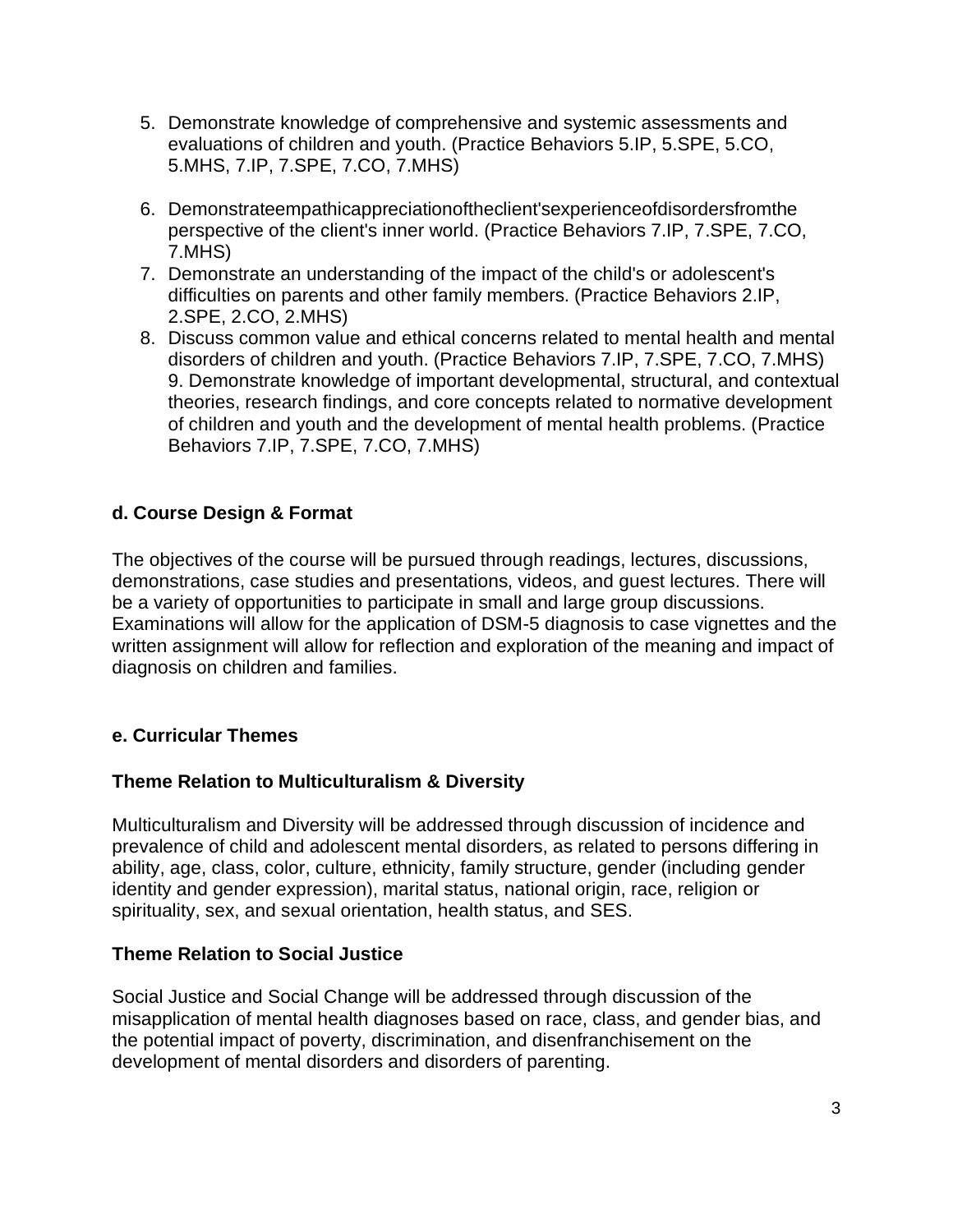#### **Theme Relation to Promotion, Prevention, Treatment & Rehabilitation**

Promotion, Prevention, Treatment, and Rehabilitation will be addressed through discussion of protective factors which promote resiliency and positive adaptation.

#### **Theme Relation to Behavioral and Social Science Research**

Behavioral and Social Science Research will inform the entire content of this course, which will draw especially on current research in the following areas: developmental psychopathology, attachment, risk, resiliency and coping, trauma and maltreatment, and studies of particular disorders.

## **f. Relationship to Social Work Ethics and Values**

Ethical and value issues related to all course topics will be identified and discussed. Examples of these include: how views of the rights of children affect our understanding of child mental health, how societal values regarding child development affect judgments we make about the mental health of children, how the use social workers make of DSM-IV can bias judgments of child mental health, what the value issues are in paying attention to the child's inner world, and how cultural and gender biases also affect professional views of child mental health. Issues related to person-centered mental health practice, client self- determination, confidentiality, dignity, HIPPA, duty to warn, and associated legal, ethical, and value concerns will also be addressed, particularly as they pertain to client services and intervention with youth with mental health problems.

## **g. Intensive focus on Privilege, Oppression, Diversity, and Social Justice (PODS)**

This course integrates PODS content and skills with a special emphasis on the identification of theories, practice, and/or policies that promote social justice, illuminate social injustices and are consistent with scientific and professional knowledge. Through the use of a variety of instructional methods, this course will support students developing a vision of social justice, learn to recognize and reduce mechanisms that support oppression and injustice, work toward social justice processes, apply intersectionality and intercultural frameworks and strengthen critical consciousness, self-knowledge and self-awareness to facilitate PODS learning.

#### **2. Class Requirements**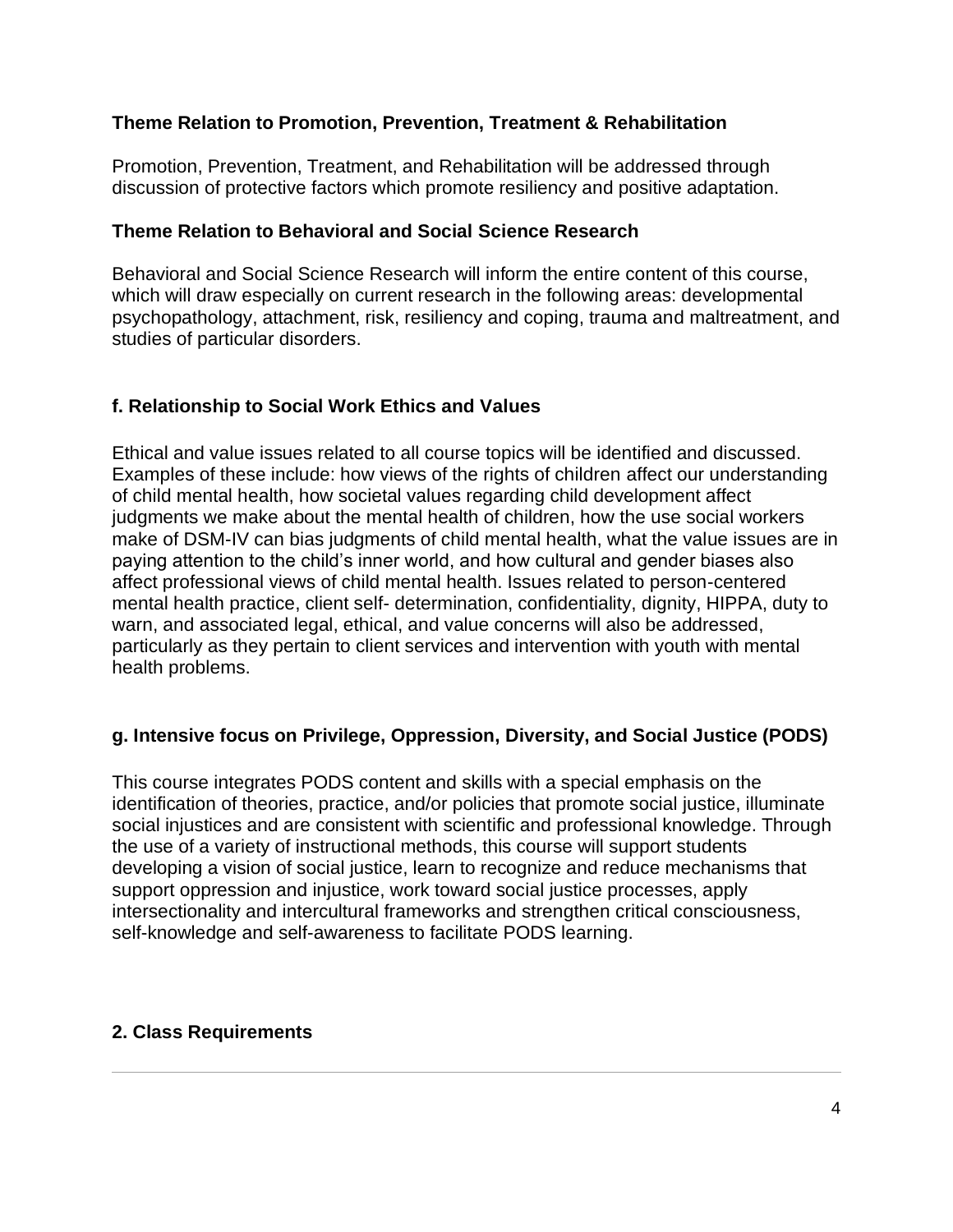## **a. Text and class materials**

• REQUIRED TEXT: American Psychiatric Association (2013). Diagnostic and Statistical Manual of Mental Disorders, Fifth Edition. Washington, DC, American Psychiatric Association.

 $\bullet$  Here is a link to the DSM-5 online: http://dsm.psychiatryonline.org/book.aspx?bookid=556

 $\bullet$  DSM-5 online supplemental information can be found at http://www.psychiatry.org/dsm5

 $\bullet$  The SSW library also has a subscription to the DSM-5 through Mirlyn Catalog. You can access it on-line through the University of Michigan Website https://www.umich.edu/ and under quick links selecting Library CatAlog. Log in and search for Diagnostic and Statistical Manual of Mental Disorders: DSM-5. Select and scroll down to Electronic Resources and click Available Online https://dsm.psychiatryonline.org/doi/book/10.1176/appi.books.9 780890425596

 $\bullet$  The DSM-5-TR Casebook can also be found at http://dsm.psychiatryonline.org/doi/book/10.1176/appi.books.978158 5624836

Additional required and recommended readings will be on electronic reserve in Canvas for this class section.

## **b. Class schedule**

-

#### **Class 1: 5/10/2022 Social Work Practice, Assessment & Use of the DSM 5**

- Copeland, WE, et al. (2013). Diagnostic transitions from childhood to adolescence to early adulthood. Journal of Child Psychology and Psychiatry, 54, 791-799.
- DSM 5 (pp. 5-17) and DSM 5 (pp. 19-25)
- Fripp, J.A. & Carlson, R.G. (2017). Exploring the influence of Attitude and Stigma on Participation of African American and Latino Populations in Mental Health Services. Journal of Multicultural Counseling and Development, 45(2), 80-94.

# **Class 2: 5/17/2022 Mental Health Stigma and Social Justice Issues in Diagnosis and Treatment**

- Mills, C. (2015). The psychiatrization of poverty: Rethinking the mental health-poverty nexus. Social and Personality Psychology Compass, 9(5), 213-222.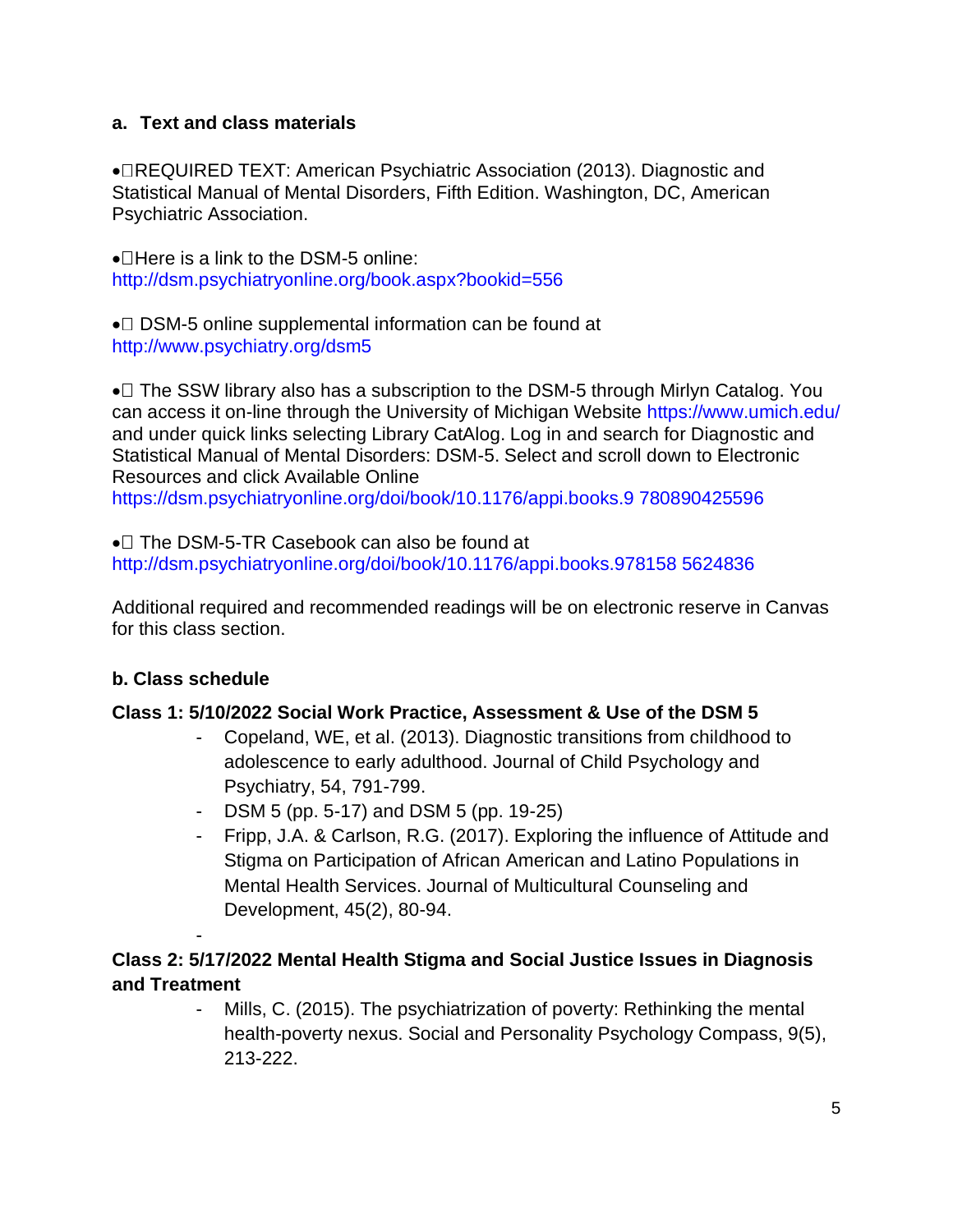- Moses, T. (2010). Being treated differently: stigma experiences with family, peers, and school staff among adolescents with mental health disorders. Social Science & Medicine, 70, 985-993.

# **Class 3: 5/24/2022 Anxiety Disorders (Separation Anxiety Disorder, Specific Phobias & Infant Mental Health)**

# \*Interview/Self-Reflection Paper Due

- DSM-5 (pp. 189-202).
- Gere, M.K., Villabo, M.A., Togerson, S. & Kendall, P.C. (2012). Overprotective parenting and child anxiety: The role of co-occurring child behavior problems. Journal of Anxiety Disorders, 26, 6242-649.
- Holly, L.E., Little, M. Pina, A.A. & Caterino, L.C. (2015). Assessment of anxiety symptoms in school children: a cross-sex and ethnic examination. Journal of Abnormal Child Psychology, 43(2), 297-309.
- Williams, D.R. (2018). Stress and mental health of populations of color: advancing our understanding of race-related stressors. Journal of Health and Social Behavior, 59(4), 466-485.

# **Class 4: 5/31/2022 Anxiety Disorders (Generalized Anxiety Disorder, Social Anxiety Disorder & Panic Disorder)**

- DSM-5, (pp. 202-216) (222-226).
- Raver, C.C., Roy, A.L., Pressler, E., Ursache, A.M., & Charles McCoy, D. (2016). Poverty-related adversity and emotion regulation predict internalizing behavior problems among low-income children ages 8-11. Behavioral Sciences, 7(1), 2.

# **Class 5: 6/7/2022 Obsessive Compulsive Disorder and Tic Disorders, Gender Dysphoria**

- DSM-5 (pp. 235-242 ) and DSM-5 (pp. 81-85), (pp. 451-459)
- -
- Capriotti, M., Himle, M., Woods, D. (2014). Behavioral Treatments for Tourette Syndrome. Journal of Obsessive-Compulsive and Related Disorders, 3, 415-420.
- Geller, DA & March, JA. (2012). Practice parameter for the assessment and treatment of children and adolescents with obsessive-compulsive disorder. Journal of the American of Child & Adolescent Psychiatry, 51, 98-113.
- Knight, T., Steeves, T., Day, L., Lowerison, M., Jette, N. & Pringsheim, T. (2012). Prevalence of tic disorders: a systematic review and metaanalysis. Pedriatric Neurology, 47, 77-90.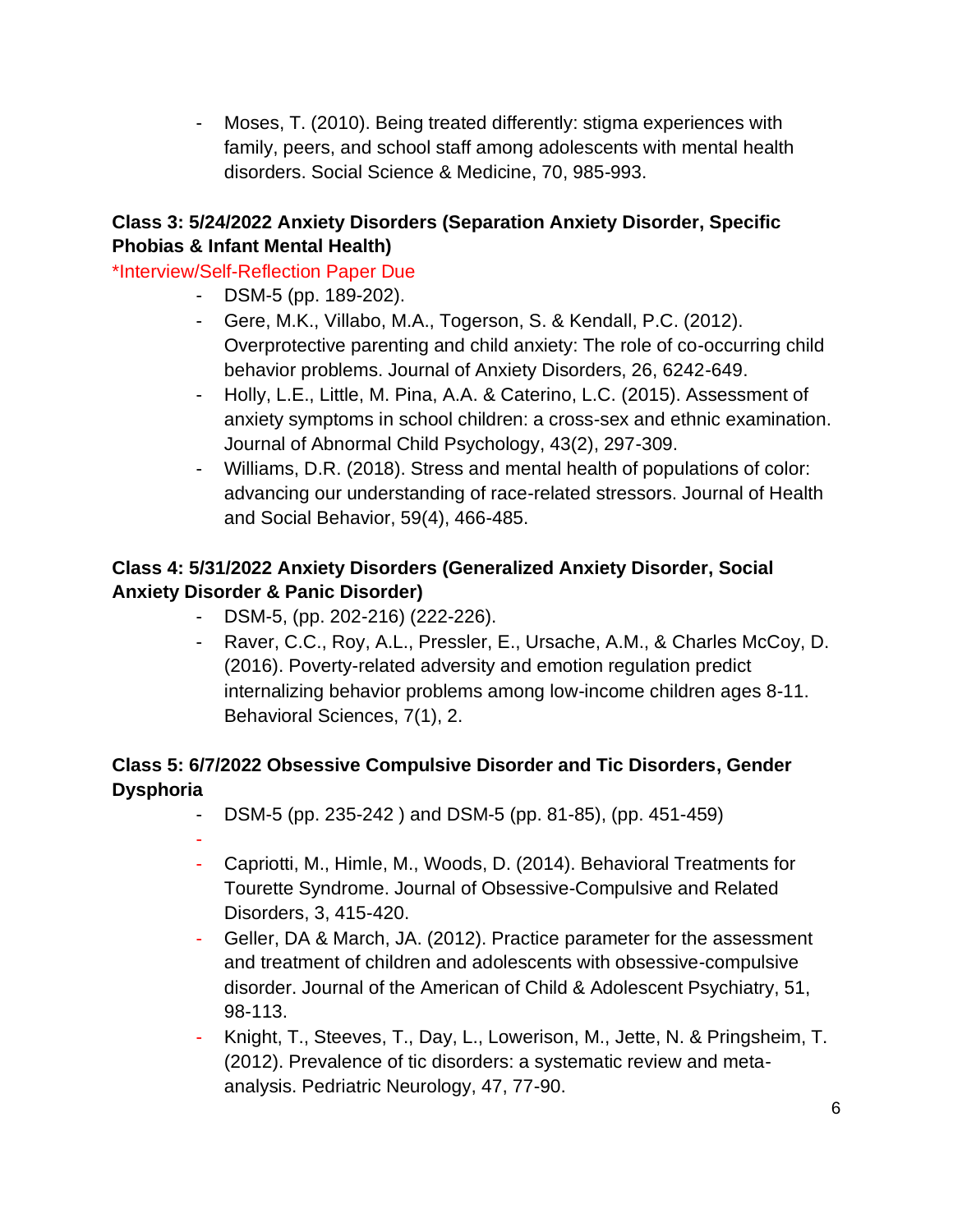- Leckman, J., Ding, R., Bloch, M. (2014). Clinical features of Tourette syndrome and tic disorders. Journal of Obsessive-Compulsive and Related Disorders, 3, 372-379.

# **Class 6: 6/14/2022 Childhood Trauma**

## \*In-Class Examination #1 9:00am – 10:45am

- DSM-5 (pp. 265-290).
- D'Andrea, W., Ford, J., Stolbach, B., Spinazzola, J. & Van der Kolk, B.A. (2012). Understanding interpersonal trauma in children: why we need a developmental appropriate trauma diagnosis. American Journal of Orthopsychiatry, 82, 187-200.
- Greeson, JKP, Briggs, ED, Layne, CM, Belcher, HME, Ostrowski, SA, Kim, S., Lee, RC, Vivrette, RL, Pyoos, RS & Fairbank, JA (2013). Traumatic childhood experiences in the 21<sup>st</sup> century: broadening and building on the ACE studies with data from the national childhood stress network, Journal of Interpersonal Violence, 1-21.
- Martinez, Jl, Gudino, OG & Lau, AS. (2013). Problem-specific racial/ethnic disparities in pathways from maltreatment exposure to specialty mental health service use for youth in child welfare. Child Maltreatment, 1-10.

# **Class 7: 6/21/2022 Post Traumatic Stress Disorder and Stress-Related Disorders Attention Deficit Hyperactivity Disorder and Disruptive Disorders**

- DSM-5 (pp. 59-66) and DSM-5 (461-476).
- Ballentine, K.L. (2019). Understanding Racial Differences in Diagnosing ODD Versus ADHD Using Critical Race Theory. Families in Society, 1044389419842765.
- Fairman, K.A., Peckham, A.M. & Sclar, D.A. (2017). Diagnosis and Treatment of ADHD in the United States: Update by Gender and Race. Journal of Attention Disorders, 1087054716688534.
- Thomas, R., Sanders, S., Doust, J., Beller, E. & Glasziou, P. (2015). Prevalence of attention-deficit/hyperactivity disorder: a systematic review and meta-analysis. Pedriatrics, 135(4), e994-e1001.
- Zuckerman, K.E. & Pachter, L.M. (2019). Race, Ethnicity, Socioeconomic Factors, and Attention-Deficit Hyperactivity Disorder. Journal of Developmental & Behavioral Pediatrics, 40(2), 150-151.

# **Class 8: 6/28/2022 2022 Eating Disorders and Clinical Documentation**

- DSM 5 (pp. 334-354)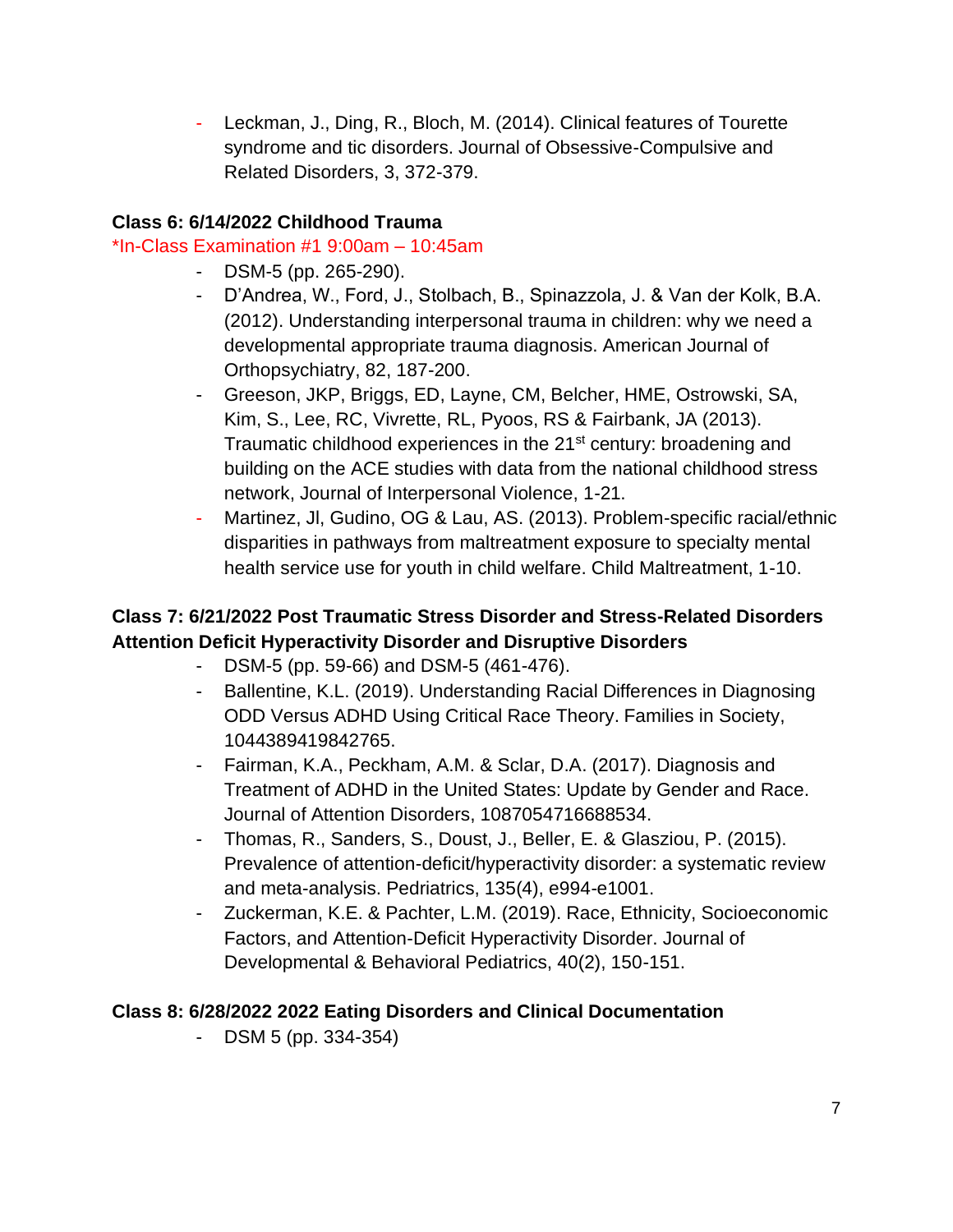- Brown, M & Hildebrandt, T. (2020). Parent-facilitated Behavioral Treatment for Avoidant/Restrictive Food Intake Disorder: A Case Report. Cognitive and Behavioral Practice, 27: 231.251.
- Kass, A., Kolko, R. & Wilfley, D. (2013). Psychological treatments for eating disorders. Current Opinions Psychiatry. 26: 549-555.
- Kraff-Tanofsky, M. (2012). Psychosocial preventive interventions for obesity and eating disorder in youth. International Review of Psychiatry, 24(3): 262-270.

## **Class 9: 7/5/22/ Autism Spectrum Disorder and IDEA**

## In-Class Examination #2 9:00am-10:45am

- DSM-5 (pp. 50-59)
- Donohue, M.R., Childs, A.W., Richards, M. & Robins, D.L. (2019). Race influences parent report of concerns about symptoms of autism spectrum disorder. Autism, 23(1), 100-111.
- Durkin, M.S., Maenner, M.J., Baio, J., Christensen, D., Daniels, J., Fitzgerald, R., . . . & Wingate, M.S. (2017). Autism Spectrum Disorder Among US Children (2002-2010): Socioeconomic, Racial and Ethnic Disparities. American Journal of Public Health, 107(11), 1818-1826.
- Larson, S., Spetz, J., Brindis, C.D. & Chapman, S. (2017). Characteristic differences between school-based health centers with and without mental health providers: a review of national trends. Journal of Pediatric Health Care, 31(4), 484-492.

# **Class 10: 7/12/22 Bipolar, Depression and Substance Use Disorder**

- DSM-5 (pp. 155-188). & DSM-5 (123-154)
- Bostwick, W.B., Meyer, I., Aranda, F., Russell, S. Hughes, T., birkett, M. & Mustanski, B. (2014). Mental health ad suicidality among racially/ethnically diverse sexual minority youths. American Journal of Public Health, 104(6), 1129-1136.
- Bufferd, SJ, Dougherty,LR, Olino, TM., Dyson, MW., Laptook, RS., Carlson, GA & Klein, DN. (2014). Predictors of onset in depression of young children: a multi-method, multi-informant longitudinal study from ages 3 to 6. Journal of Child Psychology & Psychiatry, 10, 1-9.
- Miller, S., Chang, K.D., & Ketter, T.A. (2013). Bipolar disorder and attention deficit hyperactivity disorder comorbidity in children and adolescents: evidence-based approach to diagnosis and treatment. Journal of Clinical Psychiatry, 74, 628-629.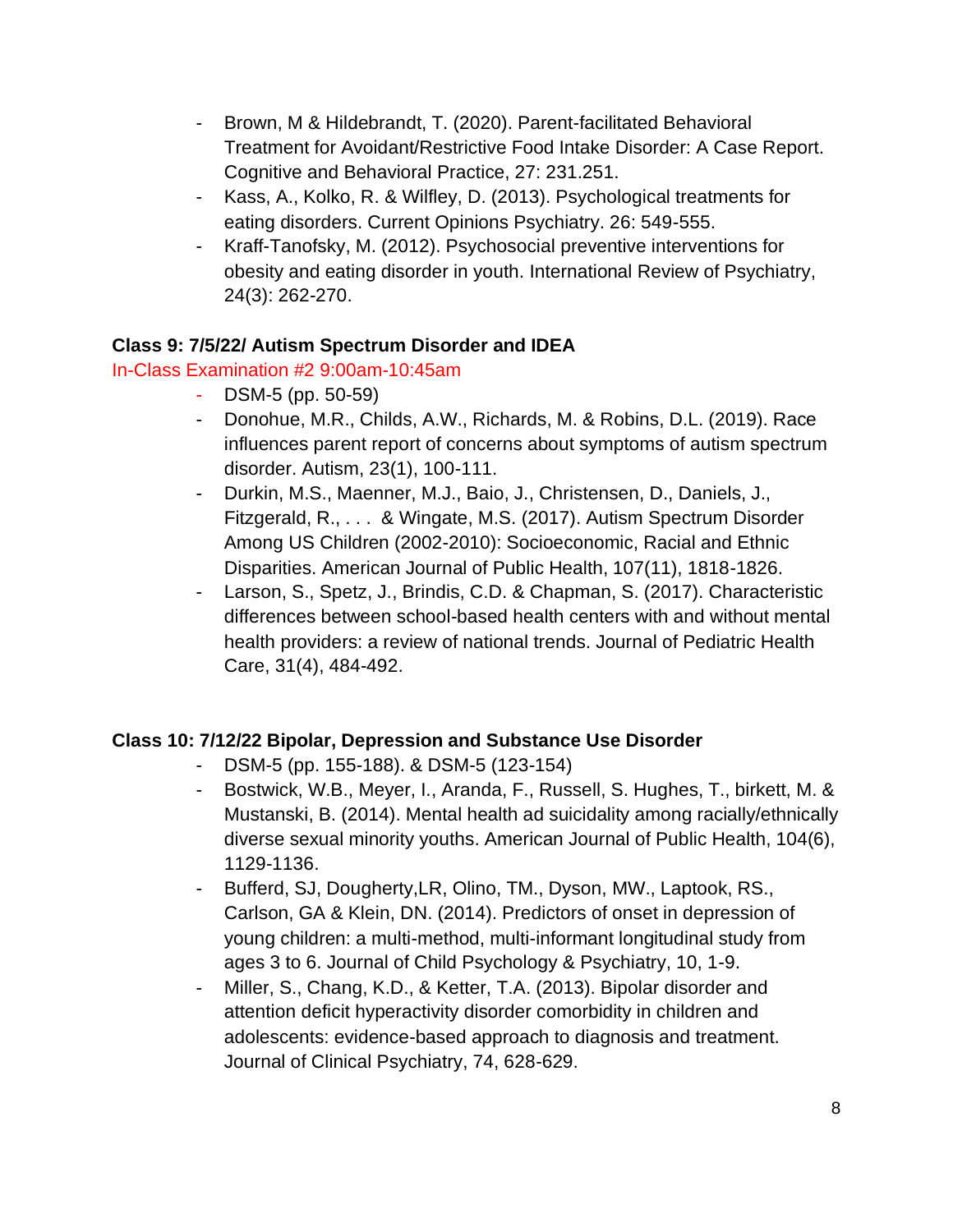## **Class 11: 7/19/22 Reflection**

In-Class Examination #3

## **c. Assignments**

In-Class Examinations: The examinations will be based on a review of clinical case vignettes. Using the vignettes, students will be asked to answer a 3-part question for each vignette as follows:

- Make a DSM-5 Diagnosis
- List criteria for diagnosis and identify information from the vignette that meets the criteria
- Discuss best practice intervention options as described in class and in readings

Examinations are not cumulative. Students will be given 1.5 hours to complete the examination. Each exam will have 3 clinical vignettes and the possibility to earn 90 points total. Each clinical vignette is worth 30 points.

**Exam #1 (Due 6/14/22)** will cover the following disorders: specific phobia, separation anxiety disorder, generalized anxiety disorder, social anxiety disorder, and panic disorder and obsessive-compulsive disorder

**Exam #2 (Due 7/5/22)** will cover the following disorders: tic disorders, ADHD, oppositional defiant disorder, conduct disorder and PTSD

**Exam #3 (Due 7/19/22 )** will cover the following disorders: Autism Spectrum Disorder, Eating Disorders, Major Depressive Disorder, Bipolar Disorders and Substance Use **Disorder** 

# **Parent Interview / Self-Reflection Paper (Due 5/24/22)**

You will select an individual from any domain of your life. This may be an individual that you have a close relationship with or someone that is new to your life and less familiar. The identity of the individual should remain anonymous however demographic information will be provided. The only qualification in selecting an individual to interview is that they have raised or are currently raising a child. They should be given permission to take part in a series of question regarding parenting and their reactions/opinions to working with mental health professionals and diagnosis. It is not necessary that they have had any interaction with social work or mental health services in their child's life. They should also be informed that their identity will remain anonymous and the answers to their questions will be shared with the instructor of a graduate university course.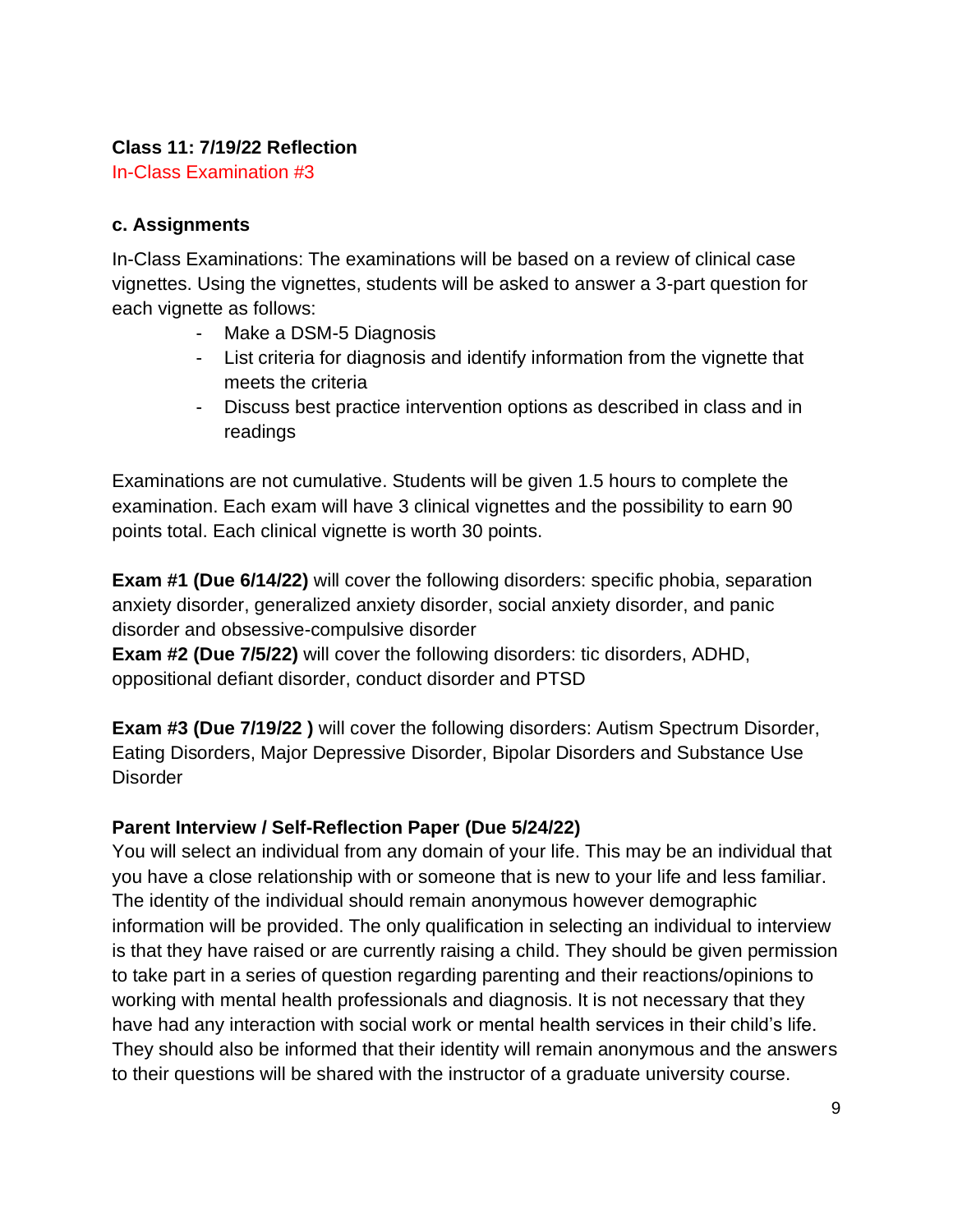This interview and self-reflection will provide an opportunity to consider the experience of diagnosis and treatment from the perspective of parents/caregivers. Consideration of resistance to treatment or diagnosis, underlying emotions experienced by parents/caregivers in the process of assessment and diagnosis of children, and considerations for joining and collaboration.

## **d. Attendance and class participation**

Attendance is a requirement. Points will be deducted if you miss more than one class. Communication with the instructor of any absence is expected. Excessive absences (3 or more) will result in an overall failing grade for the course.

Due to the transition to remote learning there will be a variety of opportunities to participate. It is encouraged to use your microphone, camera, or chat/text feature to engage in class discussion or ask questions. This is not required but highly encouraged. Participation will be demonstrated and points will be given based on the following: Sign-in at the beginning of each class

Post to Canvas discussion regarding topic of lecture and learning opportunities each class

Participation in small group discussion and role in reporting back information to large group

Each of us participates differently, and I will strive to honor that diversity among us. As developing social workers, it is imperative that we connect and reflect through the learning tools available to us to grow and understand the material of the course.

Reading Facilitation: Reading Reflections Due Date: TBA Based on group schedule Total Points: 30 See Canvas Assignments for details regarding this assignment. Purpose: The purpose of this assignment is to incorporate the readings for the course into the overall learning goals for the course and the particular week's topic.

b. Grading

| Interview / Self-Reflection Paper (5/24/22) | 100 points |
|---------------------------------------------|------------|
| In-Class Examination $#1$ (6/14/22)         | 90 points  |
| In-Class Examination #2 (7/5/22)            | 90 points  |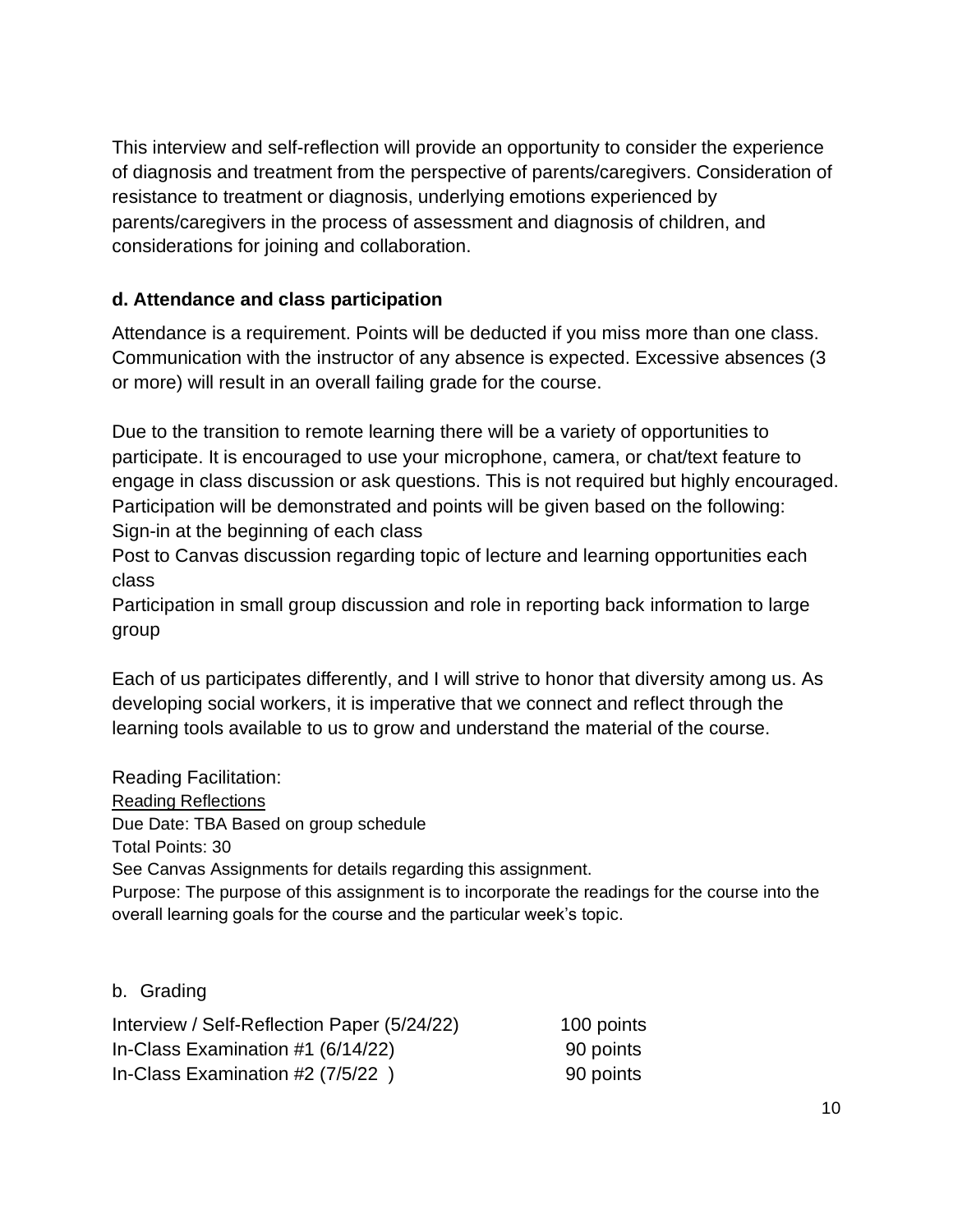In-Class Examination  $#3 (7/19/22)$  90 points Attendance/Participation 50 points Reading Facilitation **30 points** 

Assignments are expected to be handed in on their due dates in the format designated on the syllabus. Assignments will be marked down 5% for every day late. If you are experiencing difficulty with course assignments, it is your responsibility to contact the instructor. If you are unable to turn an assignment in by the due date, an email should be sent to the instructor before the due date outlining your difficulty and proposing a solution. It is the discretion of the instructor to determine if accommodation can/will be applied to allow for completion of an assignment past the due date. The criteria for each grade follows:

 $A+ = 100$  $A = 96 - 99$  $A- = 92-95$  $B_+ = 89 - 91$  $B = 85 - 88$  $B = 81 - 84$  $C_{+}$  = 78-80  $C = 74 - 77$  $C - 70-73$  $D = 65 - 69$  $E =$  less than 65

**Incompletes:** Incompletes are given only when it can be demonstrated that it would be unfair to hold the student to the stated time limits of the course. The student must formally request an incomplete from the instructor prior to the final week of classes.

## **Students in Need of Accommodations**

If you have a documented disability or a condition that may interfere with your participation in this course, please schedule an appointment with me as soon as possible to discuss accommodations for your specific needs. This information will be kept strictly confidential. For more information and resources please contact the Services for Students with Disabilities office at G664 Haven Hall, (734) 763-3000. Also, if religious observances conflict with class attendance or due dates for assignments, please notify me so we can discuss appropriate arrangements.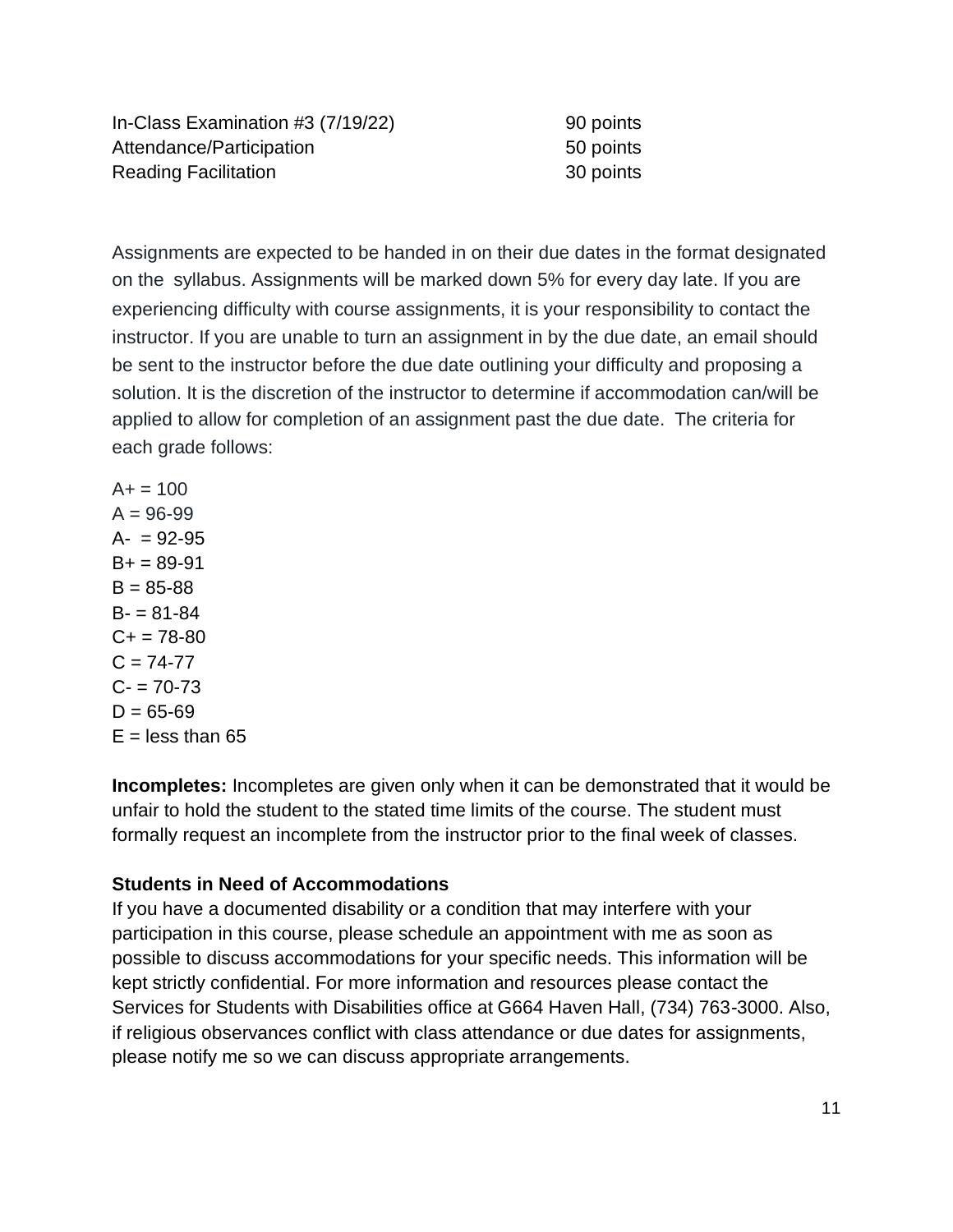Additional School and University policies, information and resources are available here:

## **Safety and emergency preparedness:**

All University of Michigan students, faculty and staff are required to familiarize themselves with emergency procedures and protocols for both inside and outside of the classroom. In the event of possible building closure (i.e. severe weather conditions, public health notices, etc.) you may contact (734)764-7793 for up-to-date school closure information.

Be prepared. Familiarize yourself with the emergency card posted next to the phone in every classroom/meeting room. Review the information on the emergency evacuation sign (located nearest the door) and locate at least two emergency exits nearest the classroom.

Each SSW classroom is equipped with door locks. Pressing the Lock button (the only button located on inside of the door handle) to lock the door from within the room.

If you are concerned about your ability to exit the building in the case of an emergency, contact the Office of Student Services (Room 1748) at (734) 936-0961 or via email at [ssw-adacompliance@umich.edu.](mailto:ssw-adacompliance@umich.edu)

All University of Michigan students, faculty and staff are required to familiarize themselves with emergency procedures and protocols for both inside and outside of the classroom. [Click here to read more about the School of Social Work's emergency](https://ssw.umich.edu/msw-student-guide/section/1.22.03/70/campus-safety-statement)  [policies and procedures.](https://ssw.umich.edu/msw-student-guide/section/1.22.03/70/campus-safety-statement)

*Additional resources:*

- Report a hate crime [or bias-related incident](https://expectrespect.umich.edu/topic/report-incident)
- **[Register for UM Emergency Alerts](http://www.dpss.umich.edu/emergency-management/alert/)**
- [View the annual Campus Safety Statement](http://www.dpss.umich.edu/)
	- *Mental health and well-being*

# **Mental health and well being:**

The University of Michigan is committed to advancing the mental health and well being of all students. If you or someone you know is feeling overwhelmed, depressed, and/or in need of support, services are available. For help, contact: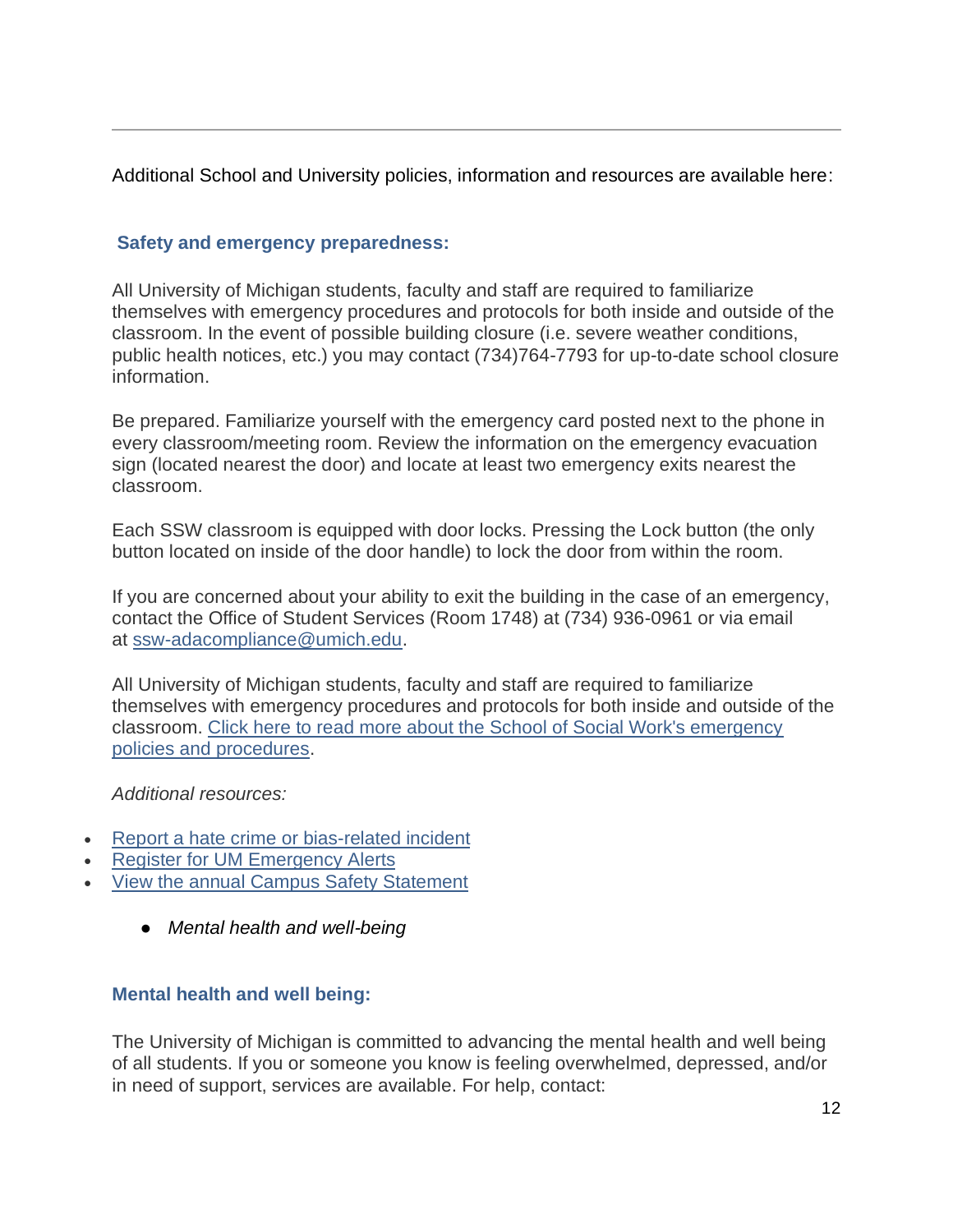- [Counseling and Psychological Services](https://caps.umich.edu/) (CAPS) at (734) 764-8312
- [University Health Service](http://uhs.umich.edu/mentalhealthsvcs) (UHS) at (734) 764-8320
- [Additional campus health and wellness resources](https://ssw.umich.edu/student-life/health-safety) The Office of Student Services' Health and Wellness Program provides supportive services to MSW students which promote wellness, self care and maintenance of a healthy academic and mental health balance, as well as to increase disability awareness.
- **[SSW Health and Wellness Guide](https://ssw.umich.edu/sites/default/files/documents/msw/health-and-wellness-guide.pdf)**
- Contact the Health and Wellness Program at [ssw.wellness@umich.edu](mailto:ssw.wellness@umich.edu)

#### **Teaching evaluations:**

Students are strongly encouraged to complete teaching evaluations at the end of each term. Teaching evaluations are administered via Canvas and will be emailed to students during the last week of classes. Student identity is completely anonymous, and instructors cannot view evaluation reports until after grades are submitted.

#### **d. Proper use of names and pronouns:**

All students will be referred to by the names and pronouns they use (e.g. she, they, ze, he). If you have a name that differs from the one that appears on the roster, please inform the instructor before the second class period so that they use your correct name and pronouns. [Students can designate their personal pronouns on the class roster via](http://wolverineaccess.umich.edu/)  [Wolverine Access:](http://wolverineaccess.umich.edu/) Student Business > Campus Personal Information > Gender Identity.

There are two inclusive restrooms in the SSW building: room 1784 (1st floor, near Registrar's Office) and B833T (Lower Level). [Click here for the Spectrum Center's map](https://spectrumcenter.umich.edu/article/gender-inclusive-restrooms)  [of gender inclusive restrooms on campus.](https://spectrumcenter.umich.edu/article/gender-inclusive-restrooms)

## **e. Accommodations for students with disabilities:**

If you are in need of any accommodations, please let me know at your earliest convenience. Any information you provide is private and confidential and will be treated as such. [Additional information about accommodations for students with disabilities, as](https://ssd.umich.edu/documentation)  [well as a list of appropriate accommodation forms, is available here.P](https://ssd.umich.edu/documentation)lease present the appropriate paperwork at least two weeks prior to the need for the accommodation (test, project, etc.).

*For more information, contact:*